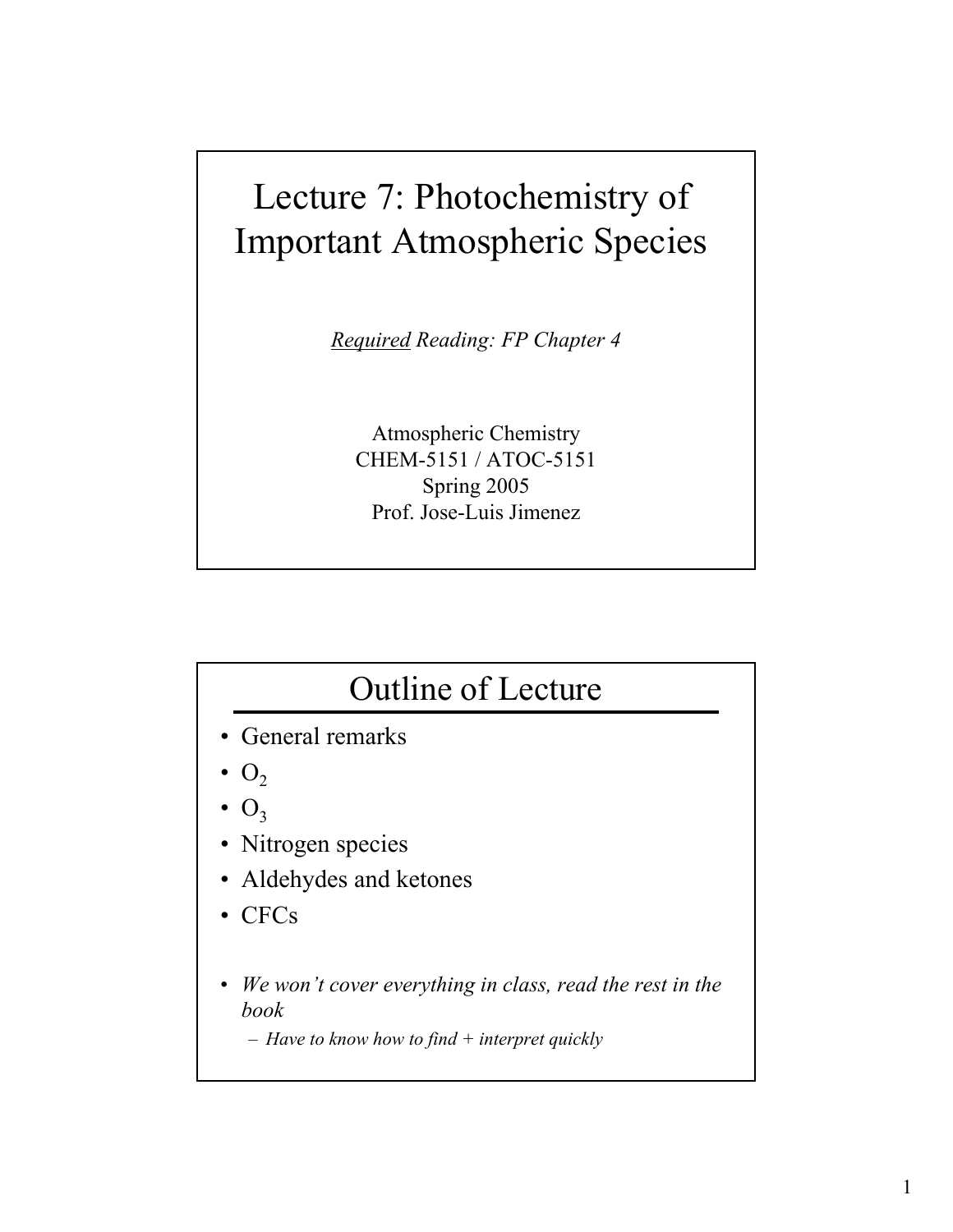

| <b>General Remarks</b>                                                                                                                                                                                                                                                                                                                                                                                                                                                                                                                                                                                                                                                                                                                                                          |                                                                                                                                                                                                                                                                                                                                                                                                                   | Table 2.4 Dissociation energies of selected molecules of<br>atmospheric interest                                                                                                              |                                                                                                                                                                                                 |  |
|---------------------------------------------------------------------------------------------------------------------------------------------------------------------------------------------------------------------------------------------------------------------------------------------------------------------------------------------------------------------------------------------------------------------------------------------------------------------------------------------------------------------------------------------------------------------------------------------------------------------------------------------------------------------------------------------------------------------------------------------------------------------------------|-------------------------------------------------------------------------------------------------------------------------------------------------------------------------------------------------------------------------------------------------------------------------------------------------------------------------------------------------------------------------------------------------------------------|-----------------------------------------------------------------------------------------------------------------------------------------------------------------------------------------------|-------------------------------------------------------------------------------------------------------------------------------------------------------------------------------------------------|--|
|                                                                                                                                                                                                                                                                                                                                                                                                                                                                                                                                                                                                                                                                                                                                                                                 | <b>Species</b>                                                                                                                                                                                                                                                                                                                                                                                                    | Dissociation energies<br>(eV)                                                                                                                                                                 | Equivalent wavelength<br>(A)                                                                                                                                                                    |  |
| <b>Photodissociation is the most important class</b><br>of photochemical process in the atmosphere:<br>$AB + hv \rightarrow A + B$<br>In order to photodissociate a molecule it must<br>٠<br>be excited above its dissociation energy $(D_0)$ .<br>In the lower troposphere, only molecules with<br>٠<br>$D_0$ corresponding to $\lambda > 290$ nm are<br>photochemically active. Most common<br>atmospheric molecules, including $N_2$ , CO, O <sub>2</sub> ,<br>CO <sub>2</sub> , CH <sub>4</sub> , NO, etc. are stable against<br>photodissociation in the troposphere.<br>In addition, the molecule should have bright<br>electronic transitions above $D_0$ . For example,<br>$HNO3$ has a low dissociation energy ( $D0$ =<br>2.15 eV) but it needs UV for its photolysis | H <sub>2</sub><br>CH <sub>a</sub><br>C <sub>2</sub> H <sub>6</sub><br>$C_2H_4$<br>C <sub>2</sub> H <sub>2</sub><br>PH <sub>2</sub><br>NH <sub>3</sub><br>$H_2S$<br>H <sub>2</sub> O<br>$H_2O_2$<br>$\mathbf{o}_2$<br>о,<br>$_{\rm co}$<br>CO <sub>2</sub><br>H <sub>2</sub> CO<br>N <sub>2</sub><br>N2O<br>NO.<br>NO,<br>NO <sub>3</sub><br>$N_2O_5$<br>HNO <sub>3</sub><br>HO <sub>2</sub> NO <sub>2</sub><br>нα | 4.52<br>4.55<br>4.36<br>4.80<br>5.76<br>3.40<br>4.70<br>3.96<br>5.17<br>2.22<br>5.17<br>1.10<br>11.14<br>5.52<br>3.82<br>9.80<br>1.73<br>6.55<br>3.18<br>2.16<br>0.99<br>2.15<br>1,01<br>4.47 | 2743<br>2722<br>2844<br>2583<br>2153<br>3650<br>2637<br>3134<br>2398<br>5582<br>2400<br>11222<br>1113<br>2247<br>3244<br>1265<br>7152<br>1893<br>3903<br>5731<br>12536<br>5774<br>12320<br>2773 |  |
| because it does not have appropriate<br>electronic transitions in the visible.<br>In general, both the absorption cross sections<br>and photodissociation quantum yields are<br>wavelength dependent.<br>Photoionization processes are generally not<br>important in the lower atmosphere (ionization<br>potentials for most regular molecules > 9 eV).                                                                                                                                                                                                                                                                                                                                                                                                                         | CFCI <sub>1</sub><br>$CF_2Cl_2$<br>CIONO <sub>2</sub><br>Cl <sub>2</sub> O <sub>2</sub><br>SO.<br>SO,<br>$\cos$<br>HCN<br>HC <sub>3</sub> N<br>$C_2N_2$                                                                                                                                                                                                                                                           | 3.25<br>3.46<br>1.16<br>0.77<br>5.40<br>5.72<br>3.20<br>5.37<br>6.34<br>5.84                                                                                                                  | 3811<br>3582<br>10665<br>16057<br>2296<br>2168<br>3873<br>2309<br>1955<br>2123                                                                                                                  |  |
|                                                                                                                                                                                                                                                                                                                                                                                                                                                                                                                                                                                                                                                                                                                                                                                 |                                                                                                                                                                                                                                                                                                                                                                                                                   |                                                                                                                                                                                               | From S. Nidkorodov                                                                                                                                                                              |  |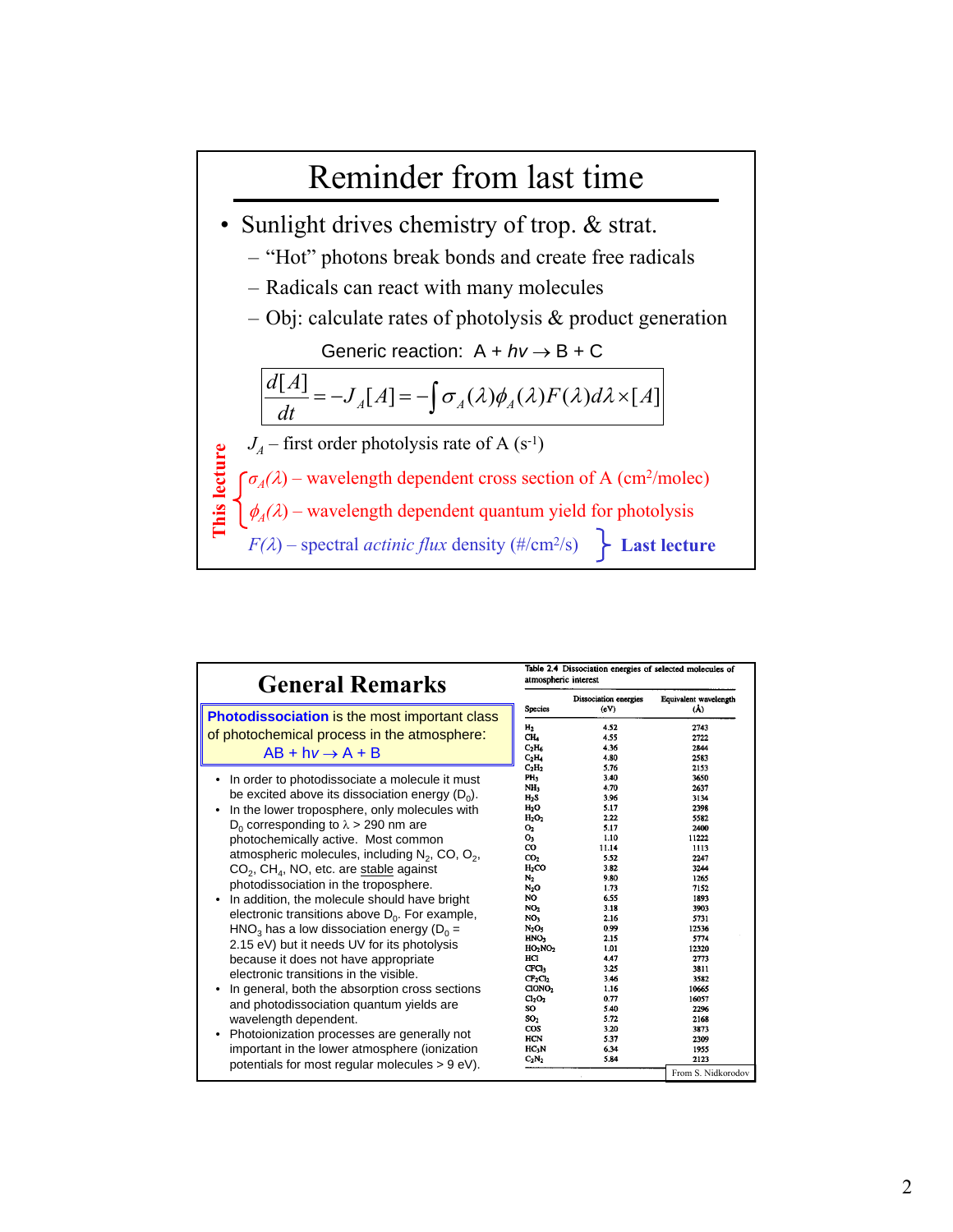

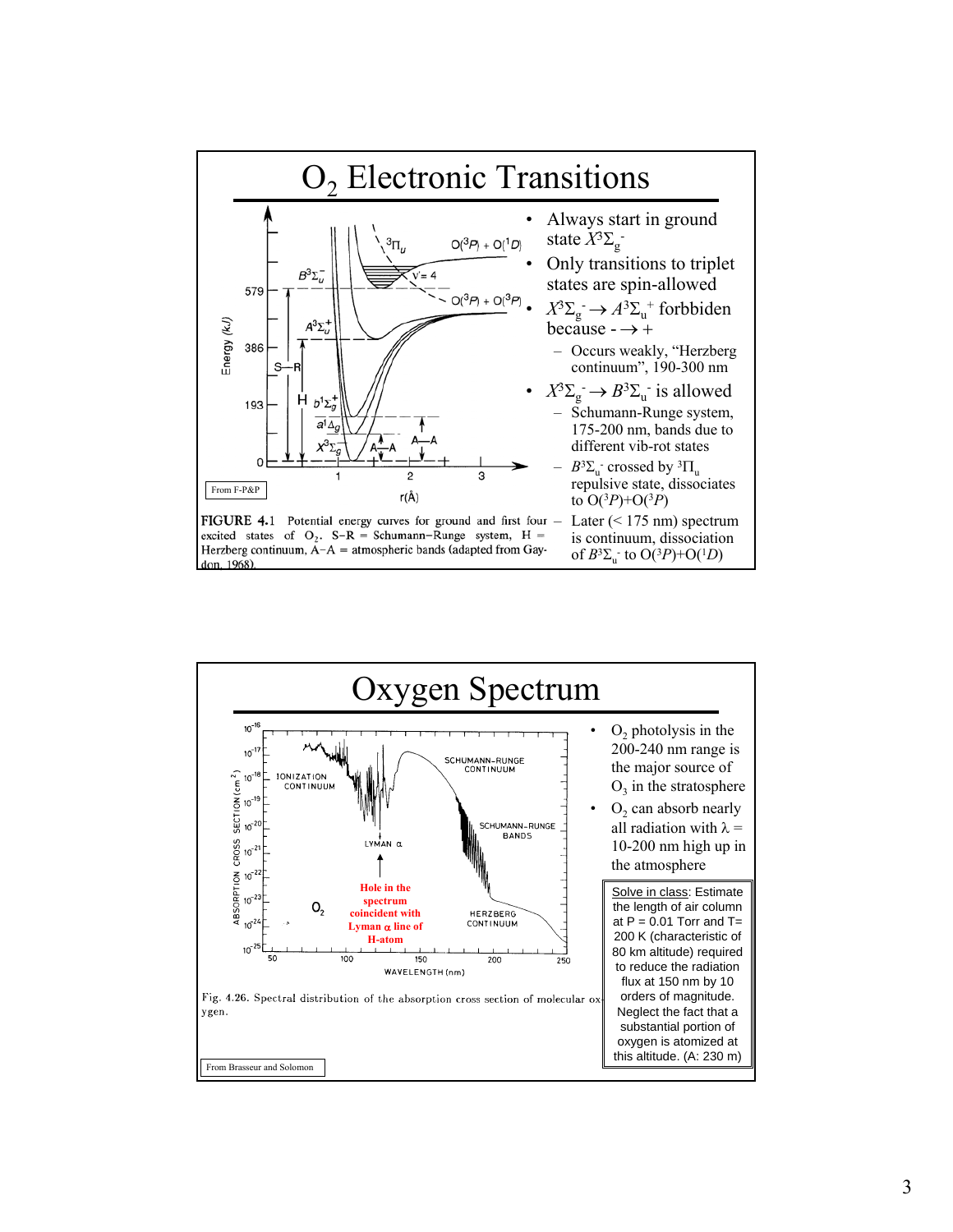

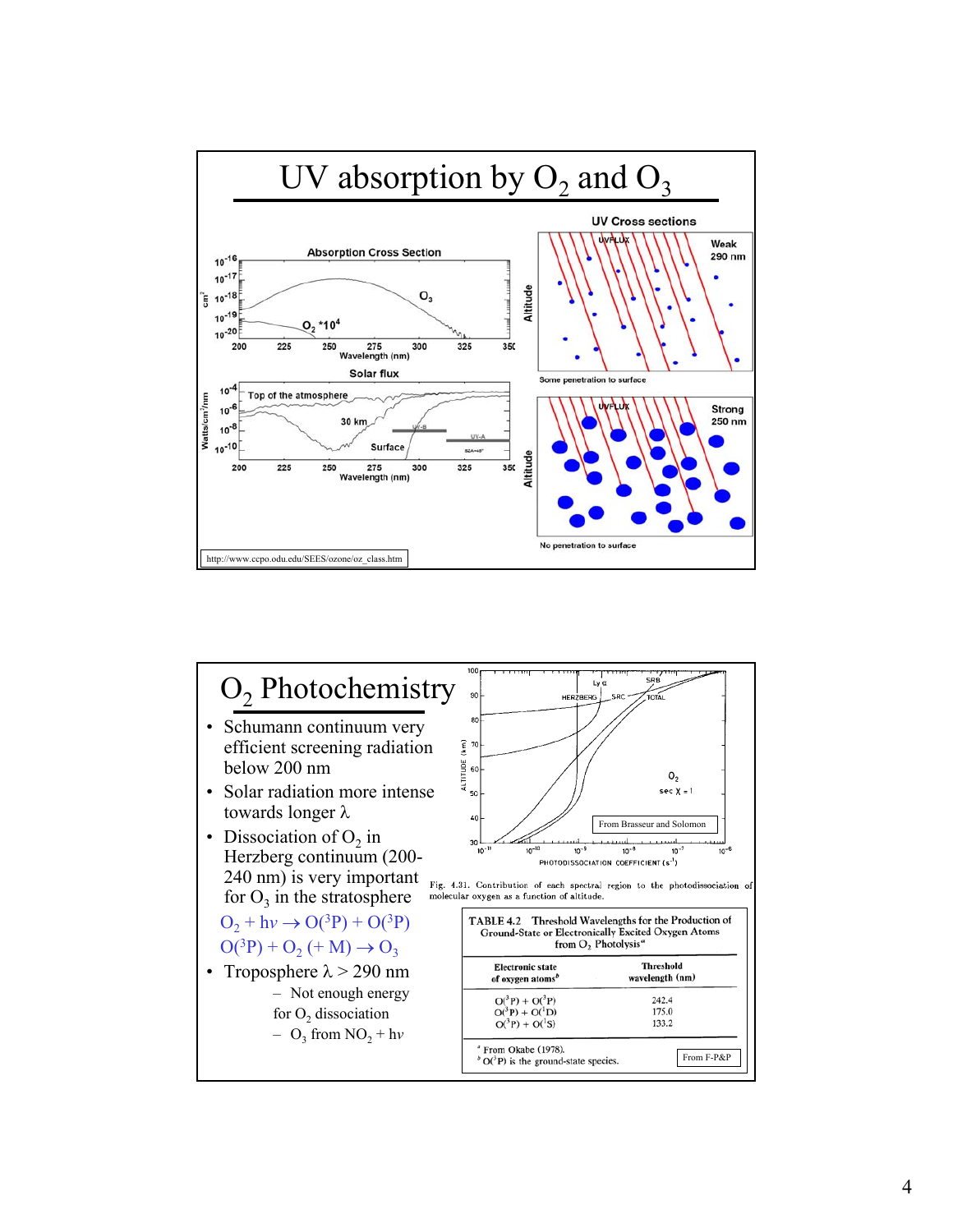## Importance of  $O_3$

- *Central role in atmospheric chemistry*
- Highly reactive
- Highly toxic => health effects in humans
- Crop degradation => billions of \$ in losses
- Absorbs UV
	- Shield surface from hard UV
	- Its photolysis produces  $O(^1D)$ , which yields OH
		- OH is most important tropospheric oxidant
	- Photolysis to O( $^{3}P$ ) regenerates O<sub>3</sub>, not important!
- Absorbs IR
	- Greenhouse gas

| Ozone: Electronic States                                                                                      |                               |                                                                                       |  |  |  |
|---------------------------------------------------------------------------------------------------------------|-------------------------------|---------------------------------------------------------------------------------------|--|--|--|
| Transitions into triplet states: extremely<br>weak (forbidden)                                                | $O_3(^1B_2)$                  | $310 \text{ nm}$                                                                      |  |  |  |
| All (allowed) excited electronic transitions<br>lead to $O_3$ above its lowest dissociation<br>threshold!     |                               | $O(^{1}D) + O_2(a^{1}\Delta_{\varrho})$<br>$411 \text{ nm}$                           |  |  |  |
| Multiple dissociation pathways are.<br>available for $O_3$ :                                                  |                               | $O(^{1}D) + O_2(X^{3}\Sigma_g)$<br>$612 \text{ nm}$                                   |  |  |  |
| $O_3 + hv \rightarrow O(^{1}D) + O_2(a^1\Delta_o)$<br>$O_3 + hy \rightarrow O(^1D) + O_2(X^3\Sigma_o)$        | ${}^{1}A_{2}$ , ${}^{1}B_{1}$ | $O({}^{3}P) + O_{2}(a^{1}\Delta_{g})$                                                 |  |  |  |
| $O_3 + hv \rightarrow O(^3P) + O_2(a^1\Delta_g)$<br>$O_3 + hv \rightarrow O(^3P) + O_2(X^3\Sigma_g) - lowest$ |                               | $1180$ nm<br>${}^3A_2, {}^3B_2, {}^3B_1$ $\overline{O({}^3P) + O_2(X^3\Sigma_g^{-})}$ |  |  |  |
| Transition into the ${}^{1}B_{2}$ state $\sim$ 255 nm<br>(Hartley band) is strongest. Weaker                  |                               |                                                                                       |  |  |  |
| transitions into other singlet states at $~600$<br>nm (Chappuis bands) and 330 nm<br>(Huggins bands).         | $O_3(X^1A_1)$                 |                                                                                       |  |  |  |
|                                                                                                               |                               | From S. Nidkorodov                                                                    |  |  |  |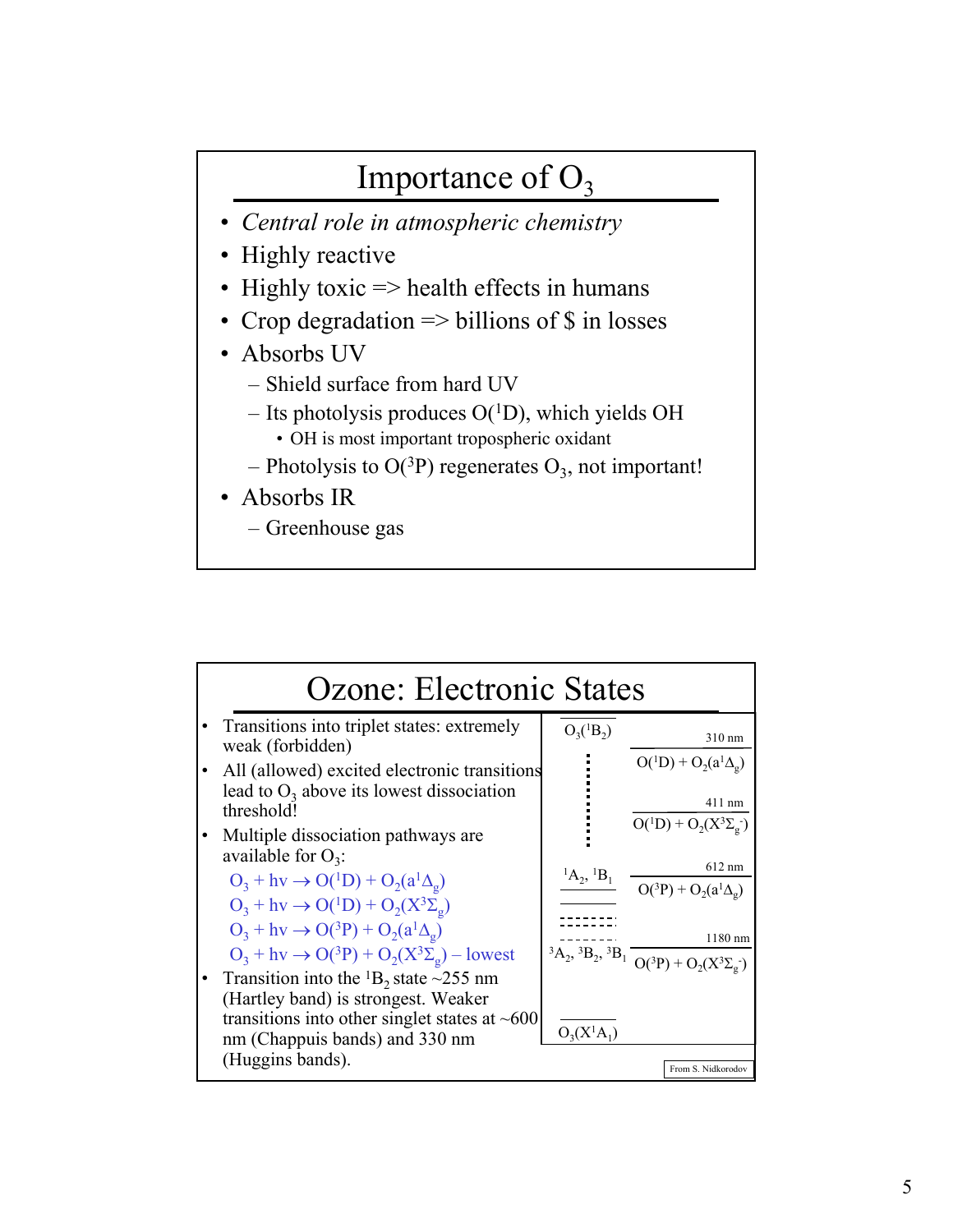

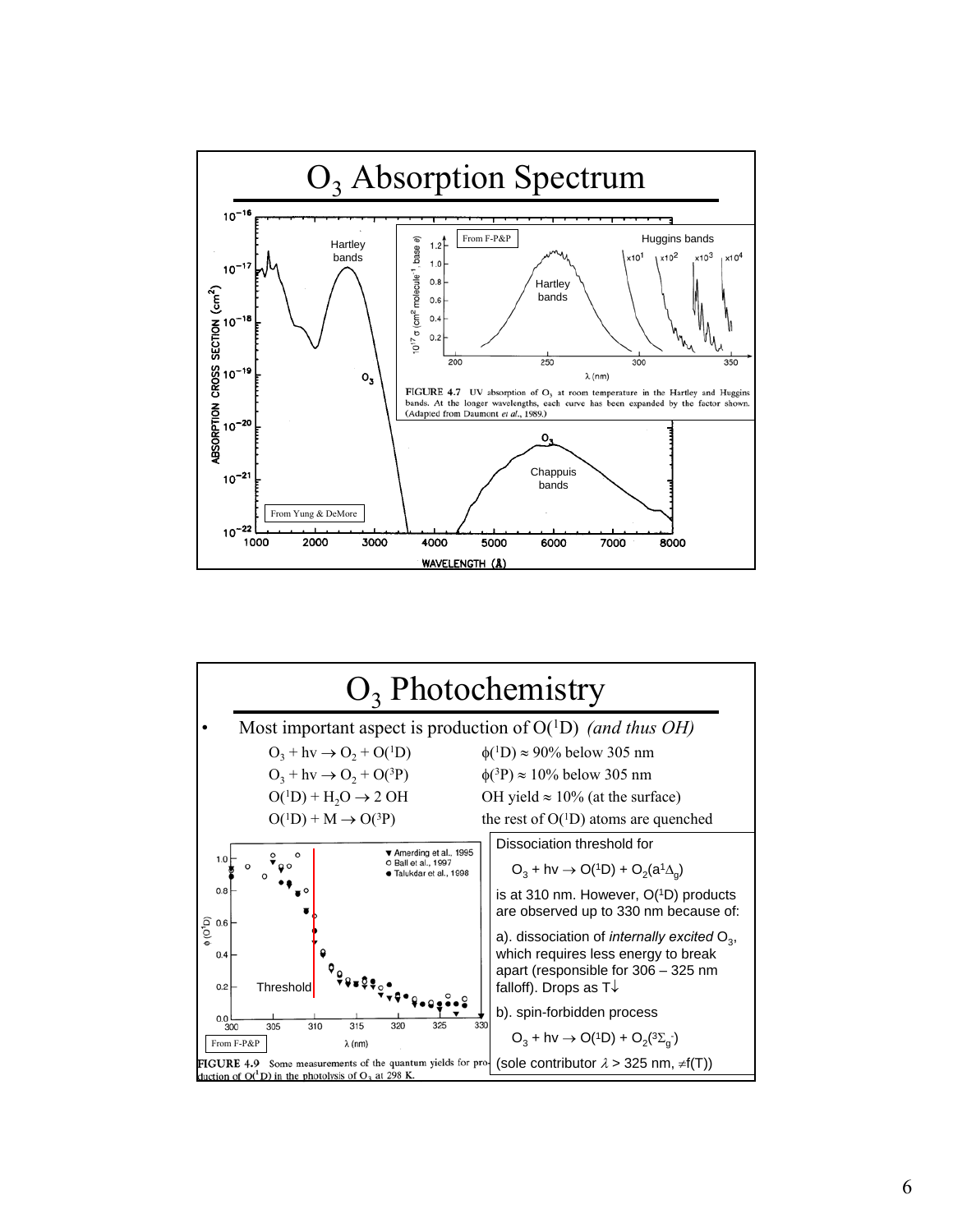



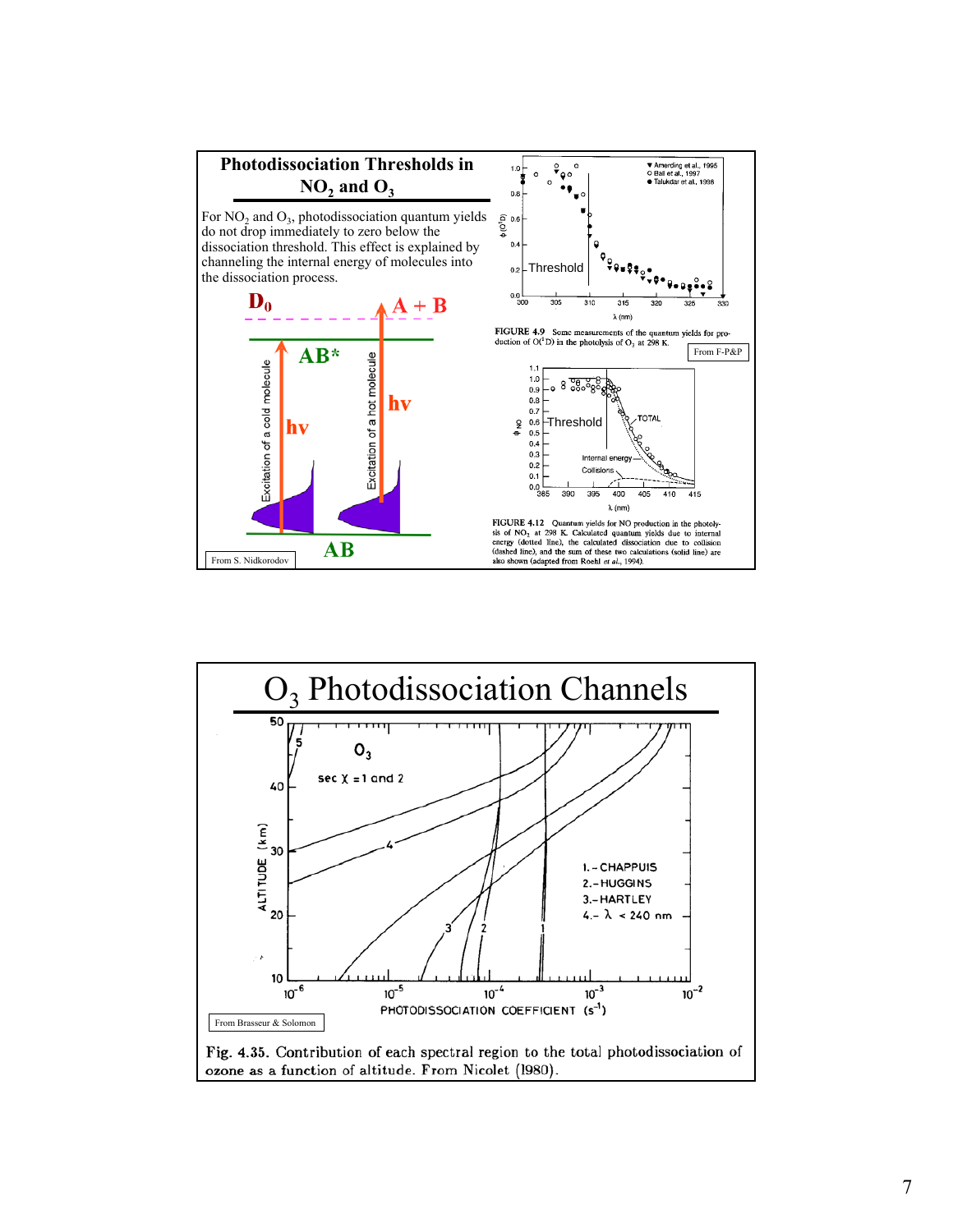

|               | Table 4.1 Spectral regions of photochemical importance in the atmosphere                                                                                                                             |                             |
|---------------|------------------------------------------------------------------------------------------------------------------------------------------------------------------------------------------------------|-----------------------------|
| Wavelength    | Atmospheric absorbers                                                                                                                                                                                |                             |
| $121.6$ nm    | Solar Lyman $\alpha$ line, absorbed by $O_2$ in the meso-<br>sphere; no absorption by $O_3$                                                                                                          |                             |
| 100 to 175 nm | $O_2$ Schumann Runge continuum. Absorption by<br>$\mathrm{O}_2$ in the thermosphere. Can be neglected in the<br>mesosphere and stratosphere.                                                         | Summary<br>of $O_2$ & $O_3$ |
| 175 to 200 nm | $O_2$ Schumann Runge bands. Absorption by $O_2$ in<br>the mesosphere and upper stratosphere. Effect of<br>$O_3$ can be neglected in the mesosphere, but is im-<br>portant in the stratosphere.       | Photochem.                  |
| 200 to 242 nm | $O_2$ Herzberg continuum. Absorption by $O_2$ in the<br>stratosphere and weak absorption in the meso-<br>sphere. Absorption by the $O_3$ Hartley band is also<br>important; both must be considered. |                             |
| 242 to 310 nm | $O_3$ Hartley band. Absorption by $O_3$ in the strato-<br>sphere leading to the formation of $O(^1D)$ .                                                                                              |                             |
| 310 to 400 nm | $O_3$ Huggins bands. Absorption by $O_3$ in the stra-<br>tosphere and troposphere leads to the formation of<br>$O(^{3}P)$ .                                                                          |                             |
| 400 to 850 nm | $O_3$ Chappuis bands. Absorption by $O_3$ in the tro-<br>posphere induces photodissociation even at the sur-                                                                                         |                             |
|               | face.                                                                                                                                                                                                | From Brasseur & Solomon     |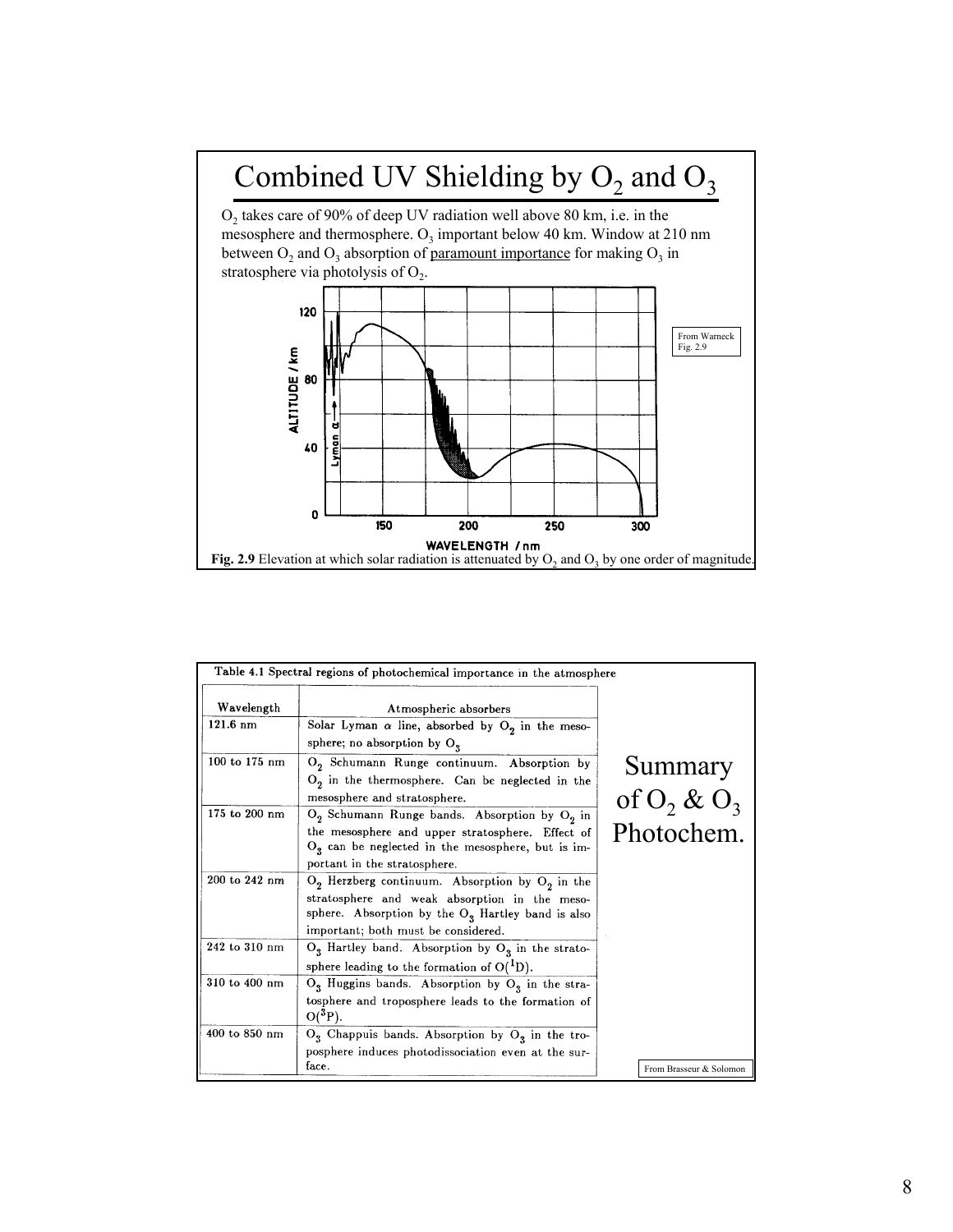

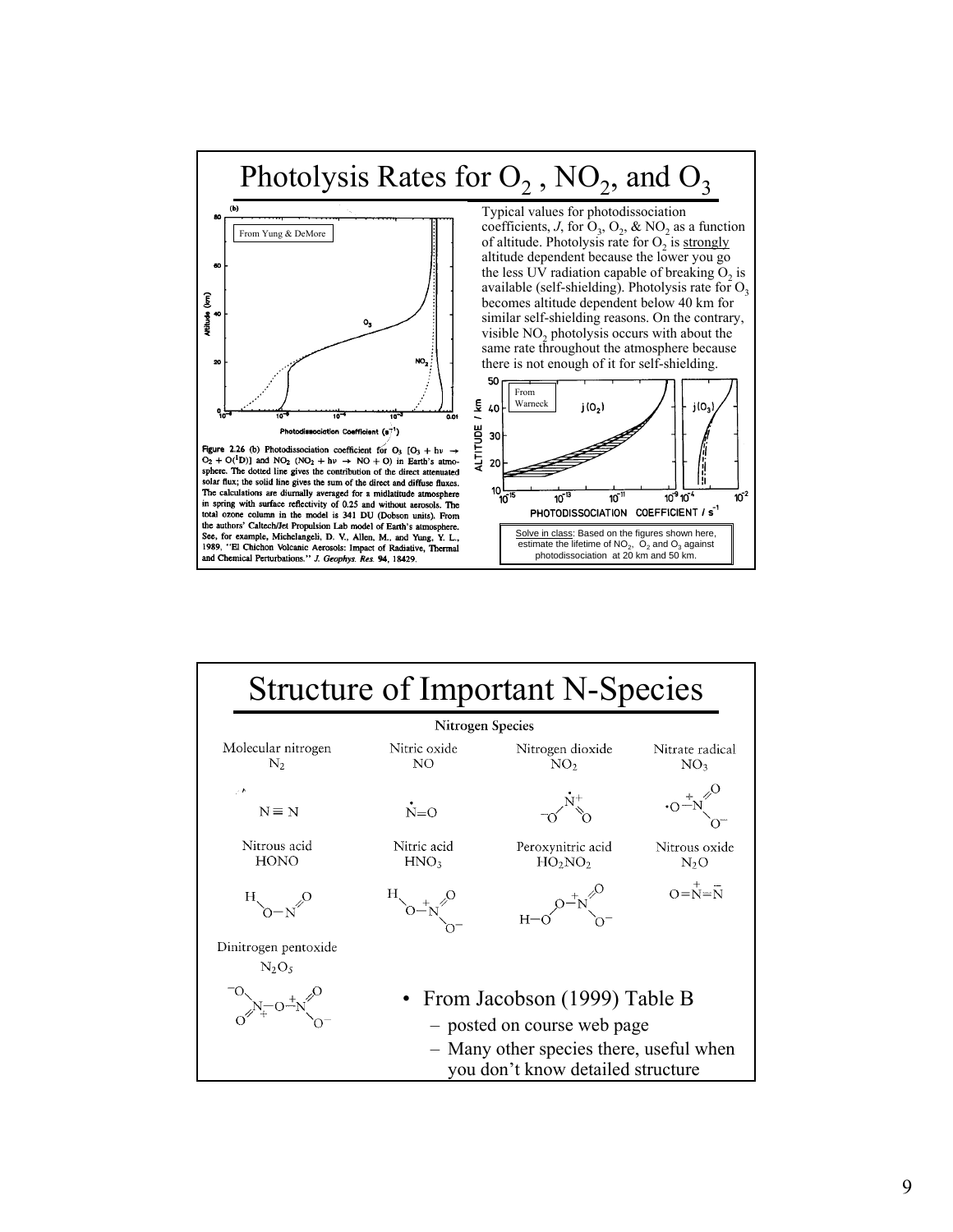

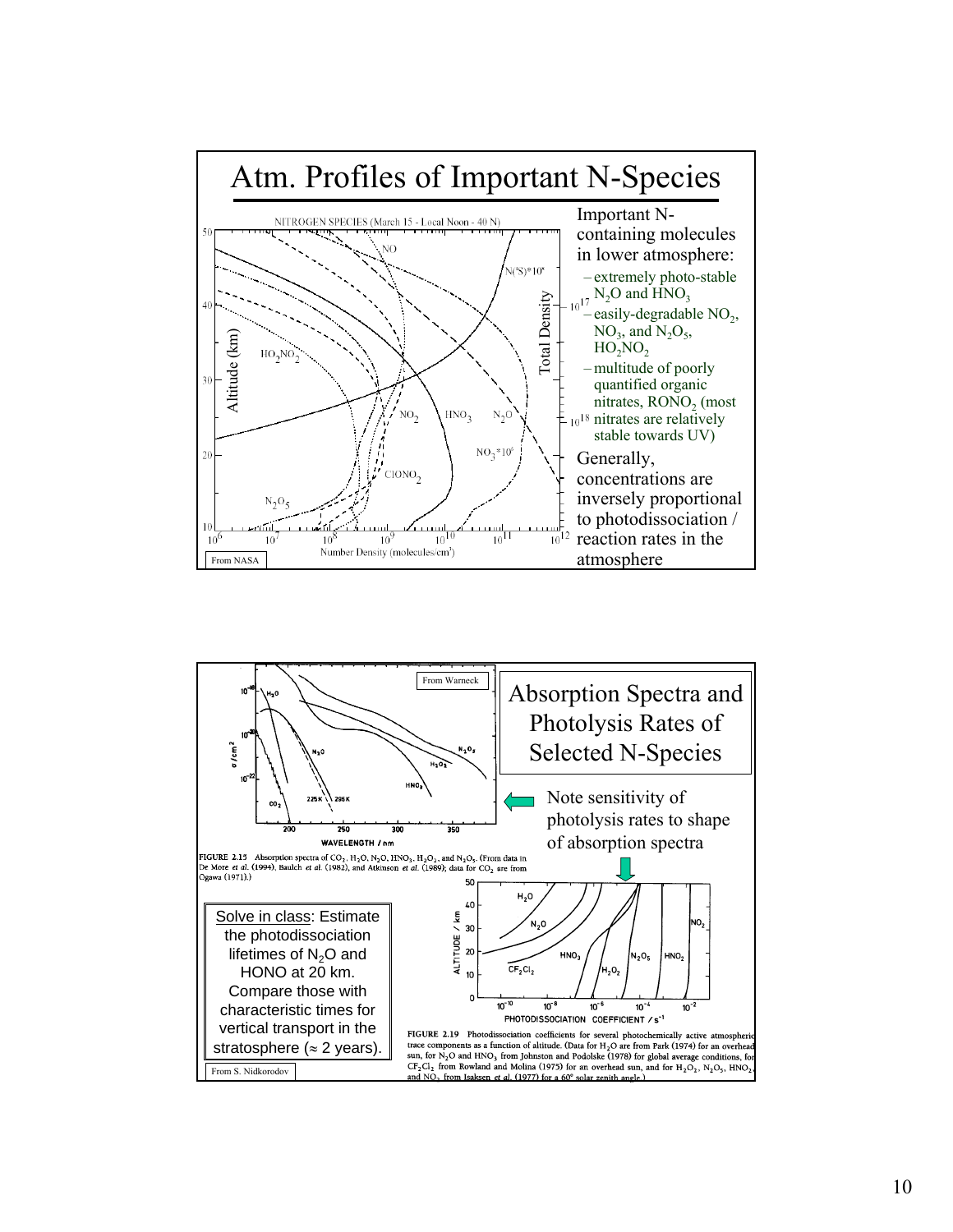

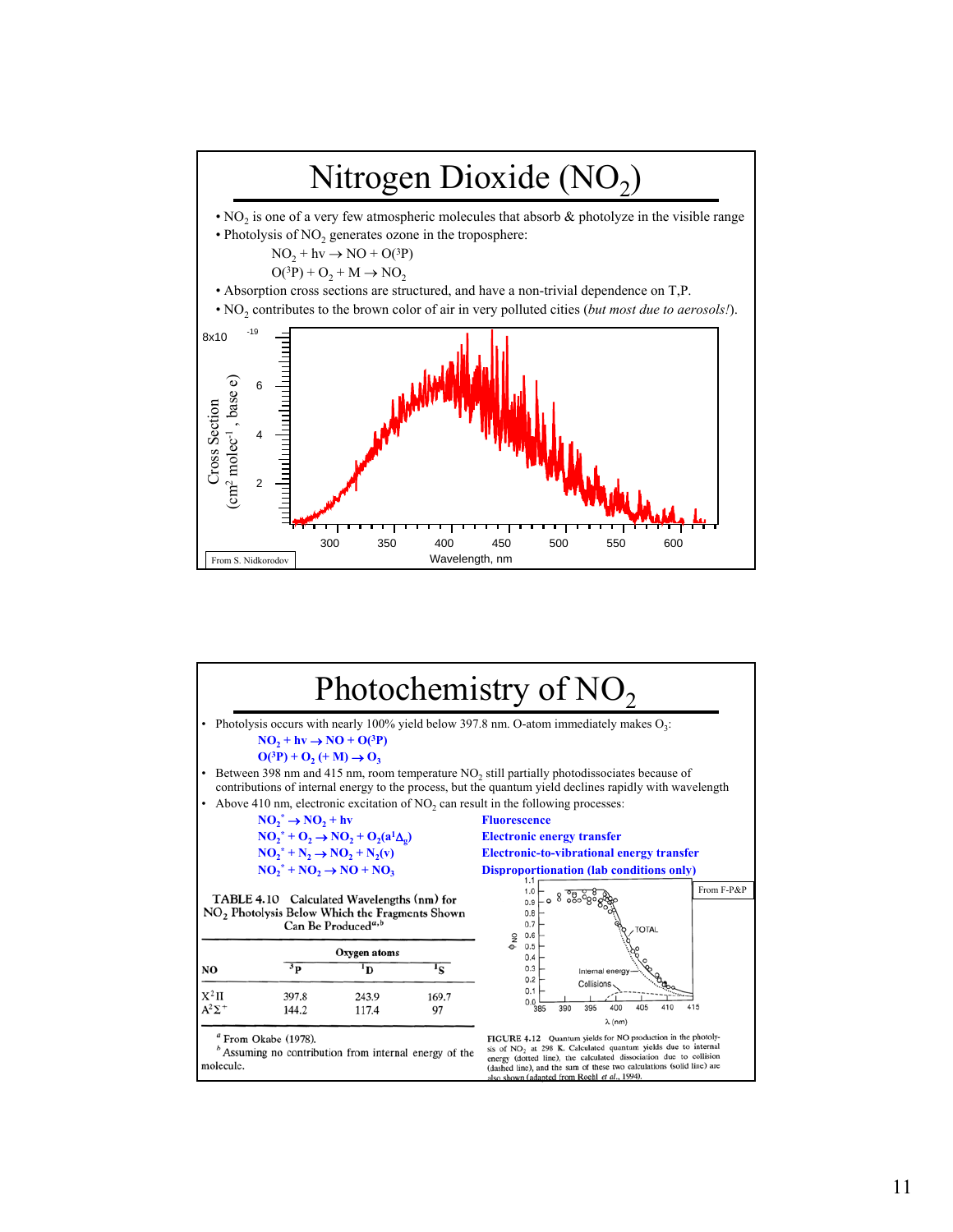

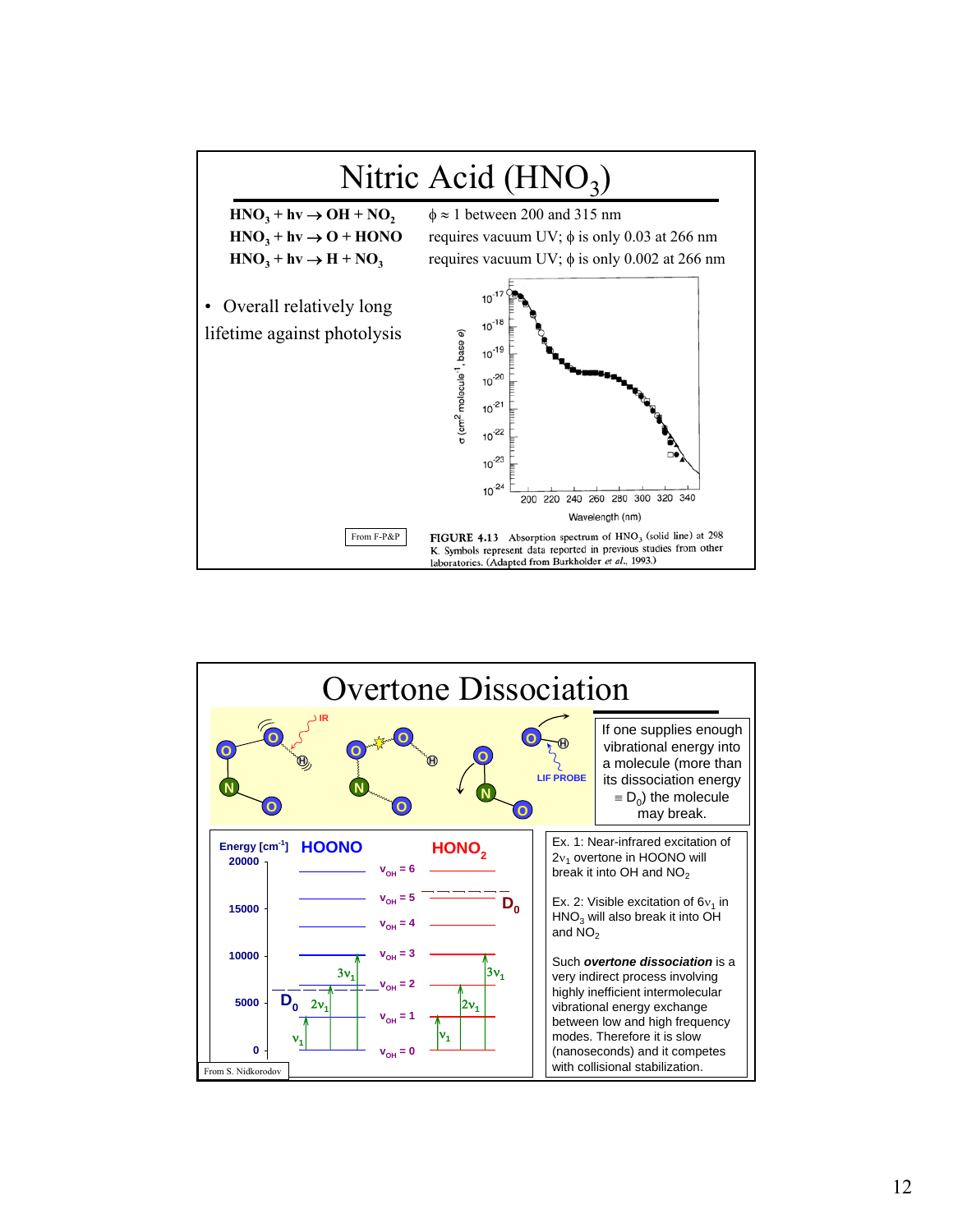

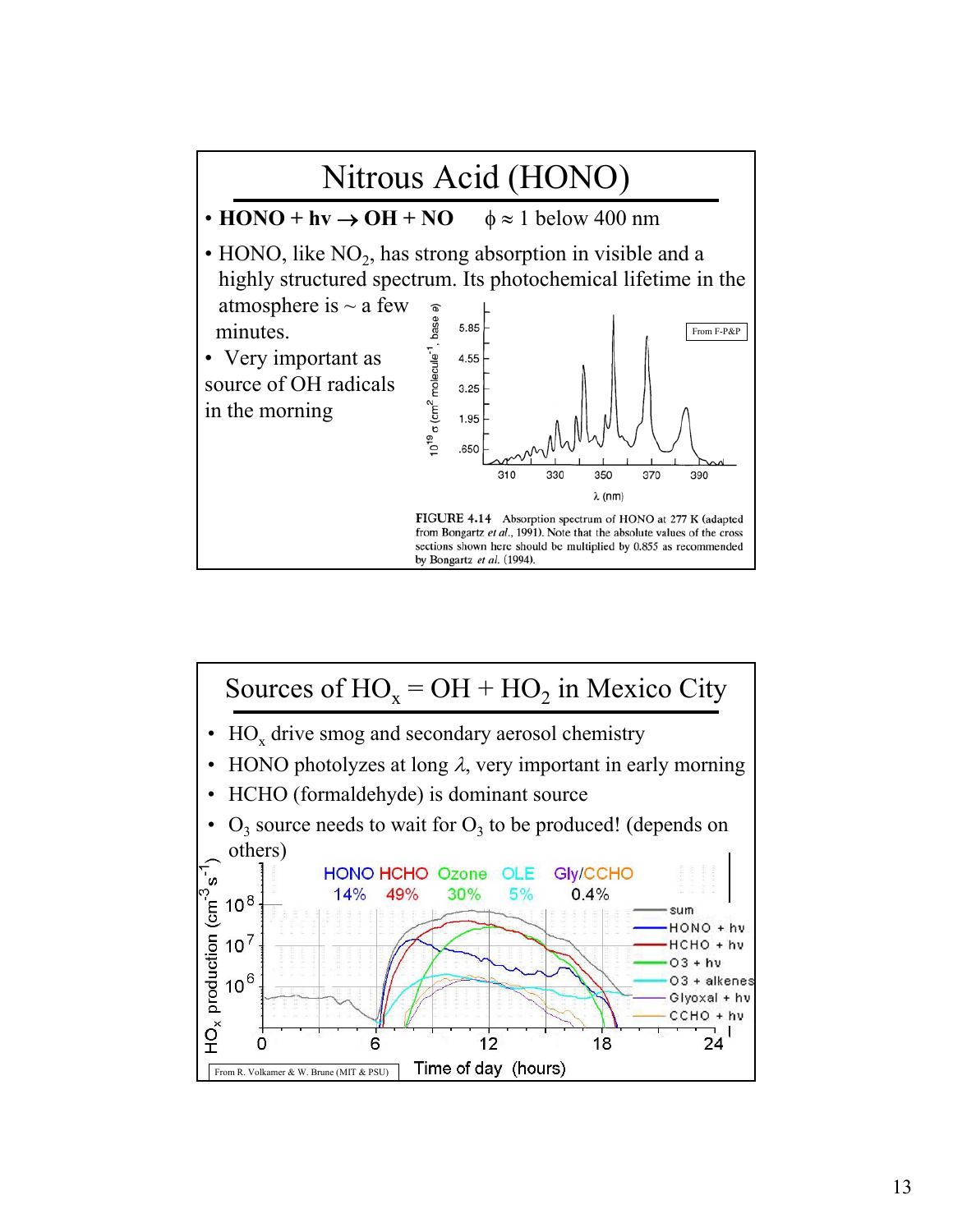

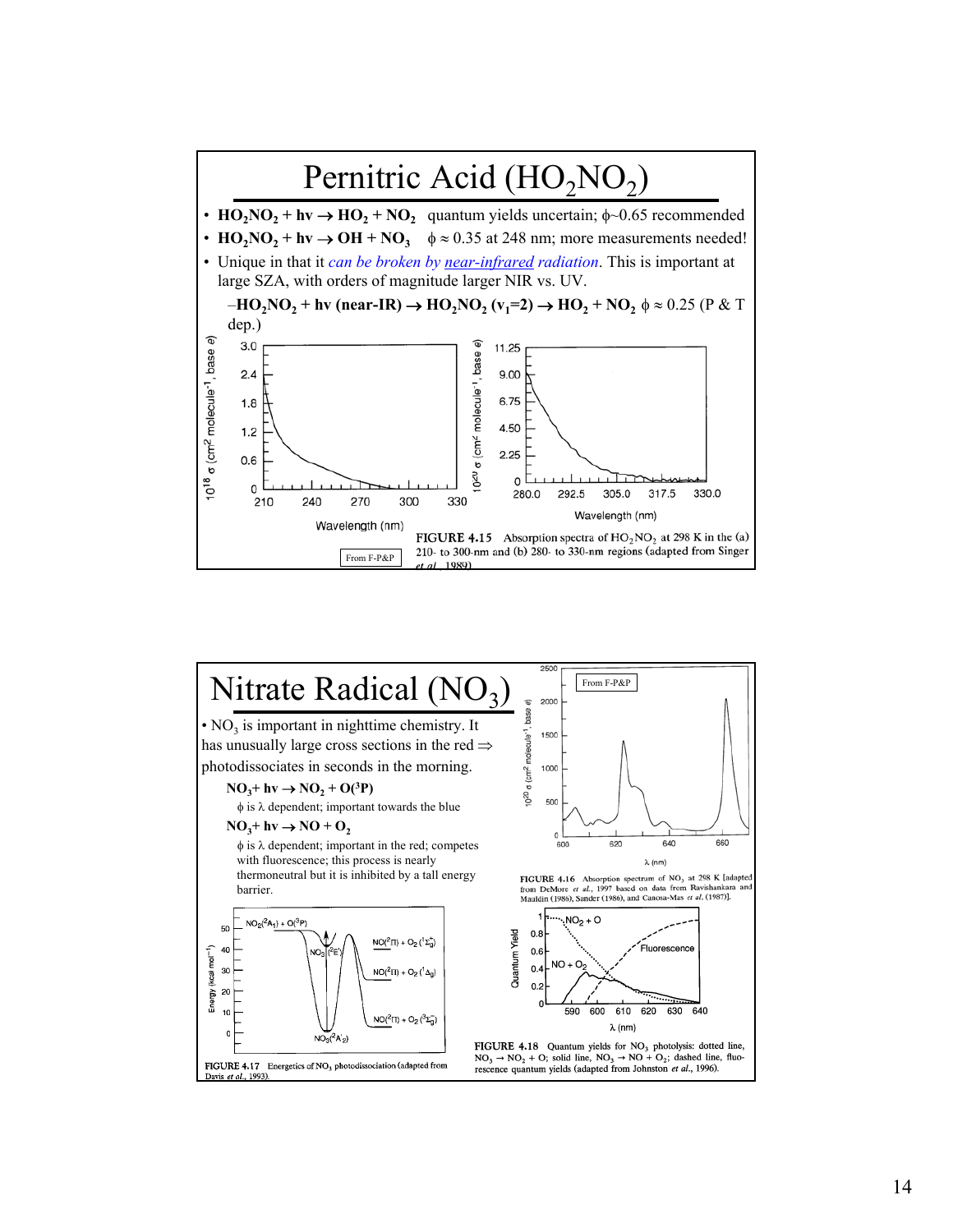

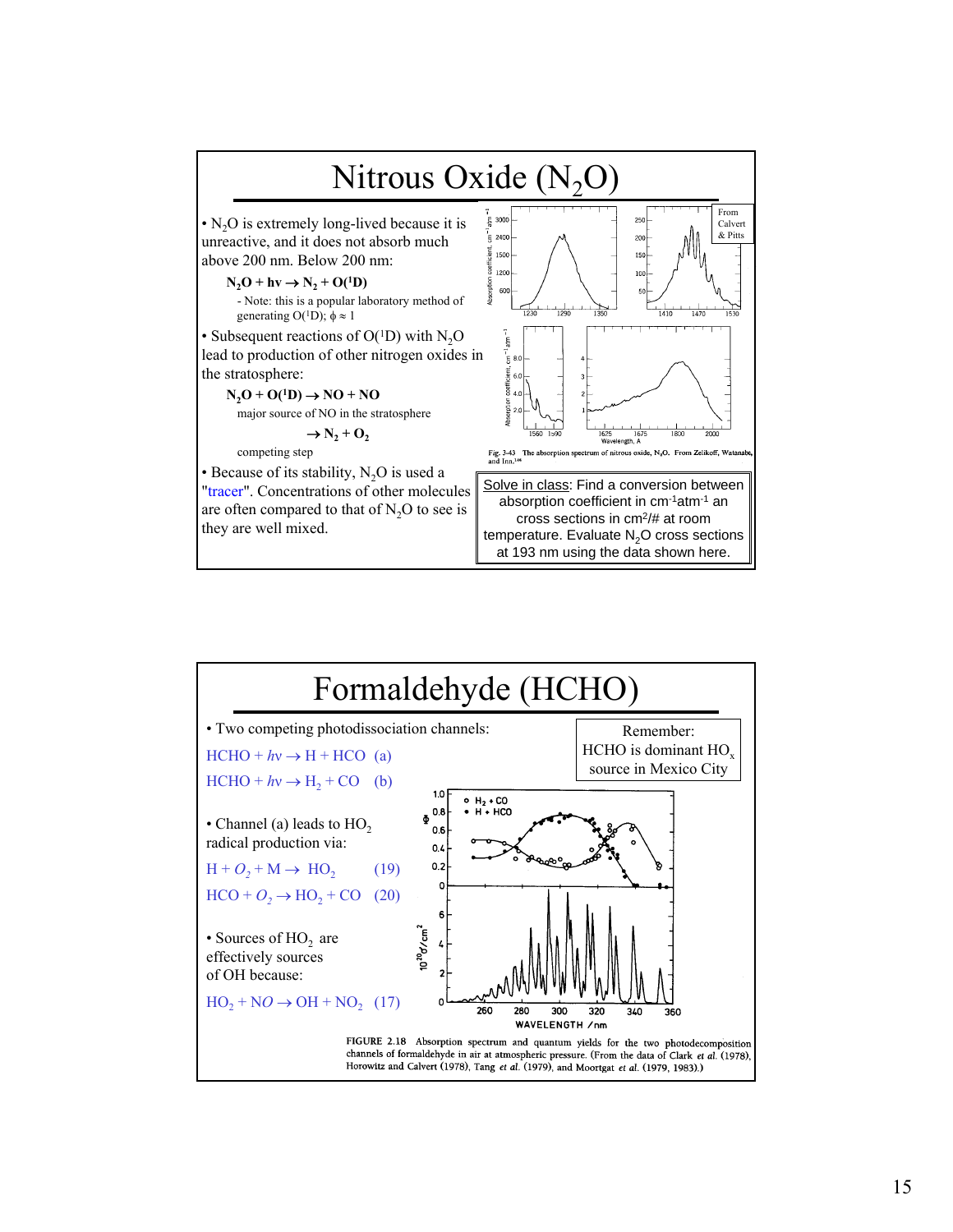